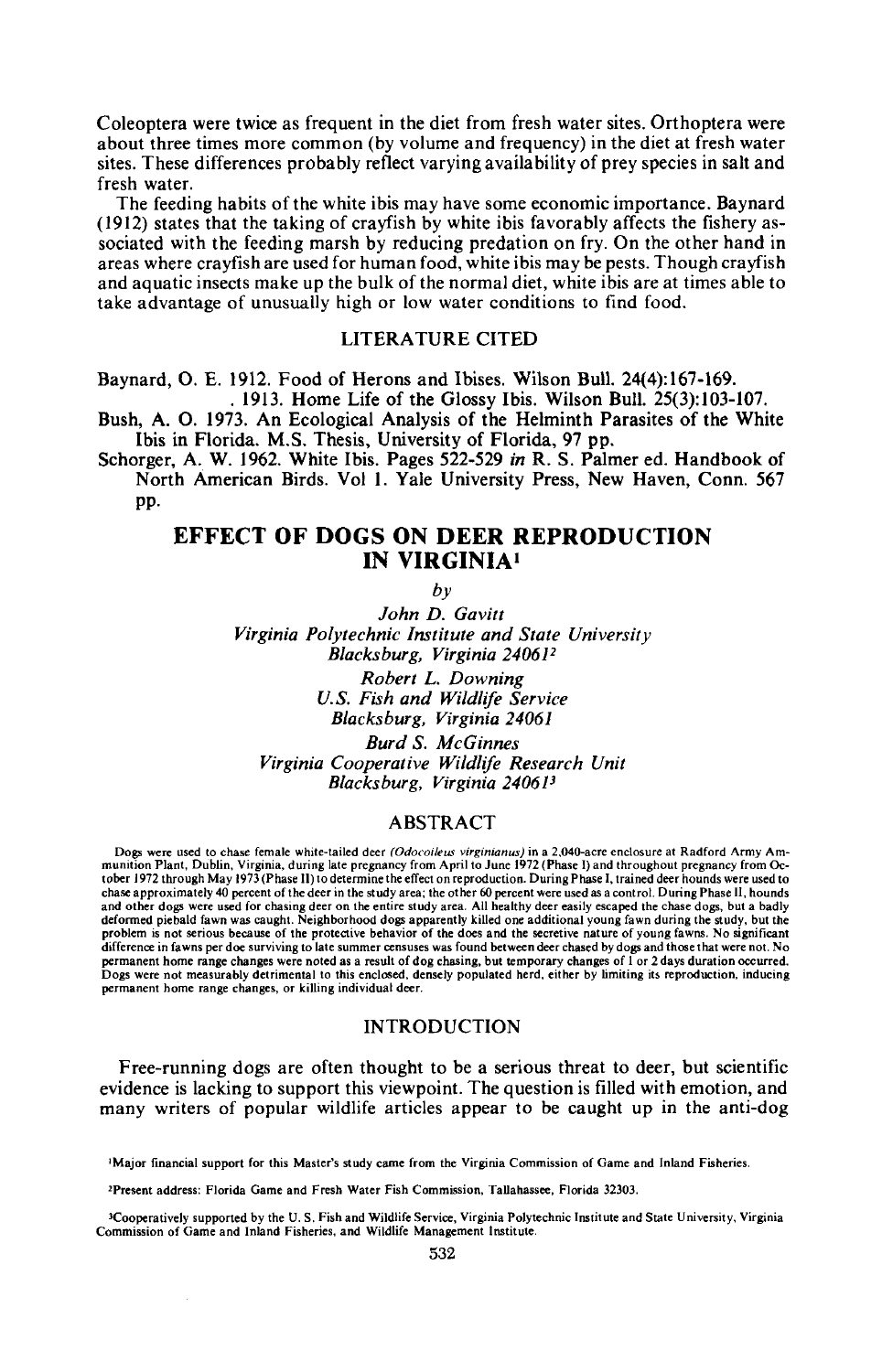crusade, accusing dogs of running down and killing healthy adult white-tailed deer and their fawns, affecting reproductive success, and causing large home range changes that eventually "run the deer out of the country." Dog chases are rarely seen to the end, yet such writers apparently assume that the deer was eventually caught or harmed in some way. If dogs do capture deer, or are seen feeding on one, conclusions are reached without the benefit of an autopsy to determine if there were contributing factors, such as a previous injury, extreme old age, deformity, or disease.

The few scientific studies conducted to date (Progulski and Baskett 1958, Corbett et al. 1971, Sweeney et al. 1971) indicate that dogs are likely to catch only extremely old, diseased, or otherwise unhealthy deer, and that most deer readily return to their home range after being chased. No study has been made of the effect of dog chasing on deer reproduction, but game wardens and biologists in Virginia surveyed by Perry and Giles (1970) believed that chasing deer during pregnancy was detrimental, seriously affecting productivity of the herd. Because no supportive evidence was available, the present study was initiated to gain insight into some effects of dog chasing on deer reproduction.

The authors are indebted to personnel of the Radford Army Ammunition Plant for their cooperation during this study and to R. J. Coe and E. T. Reed for field assistance.

## TECHNIQUES AND PROCEDURES

This project was conducted at the Radford Army Ammunition Plant near Dublin, Virginia. The 826-hectare (2,040-acre) area is completely surrounded by a 2.4 m (8 ft) chain-link fence. The habitat is abandoned pastureland with occasional clumps of mature hardwoods, scattered cedars *(Juniperus virginianus)* and several young shortleaf pine *(Pinus echinata)* plantations. Rolling, open terrain and an extensive road system permitted excellent observation of deer movements and chase behavior and the easy capture of fawns for tagging.

Dog chases were observed during two periods: the first (Phase I) was during late pregnancy in April, May, and June 1972, and the second (Phase II) was throughout pregnancy from October 1972 through May 1973. The area contained an estimated 425 deer.

## *Phase I Dog Chases*

The area was divided into "chase" and "control" areas. The chase area was a single watershed occupying about one-third of the enclosure and containing approximately 40 percent of the 106 tagged adult does. These does were captured and tagged previous to the study, either as fawns, using the techniques described in Downing and McGinnes (1969), or as adults, using drug darts.

Chases were conducted each Saturday and Sunday morning from 22 April to 3 June 1972. Trained deer hounds were released within 100 m of groups of deer containing adult does and the chase initiated by the <sup>0</sup> bserver leading the dogs in a rush toward the deer until a "sight chase" was established. Chases were followed as closely as possible by the observer in a truck. As the hounds approached the boundary of the chase area, they were picked up, rested, and set on another group of deer within the chase area. Only two hounds were used in each chase to facilitate their recapture at the boundary of the chase area. Usually, only three or four chases were necessary to drive all the deer from the chase area each day.

*Techniques of Evaluation and Analysis.* Several techniques were used to compare fawn production by does in chase and control areas. The number of fawns reared by each tagged doe was determined by repeated (when possible) direct observation. Proportions of does in the chase and control areas rearing 2,1, or no fawns were then compared.

From late May until the middle of June, fawns were captured and ear tagged by the method described by Downing and McGinnes (1969). Because of the relative infrequency with which fawns are observed during the summer(Downing et aI., in press),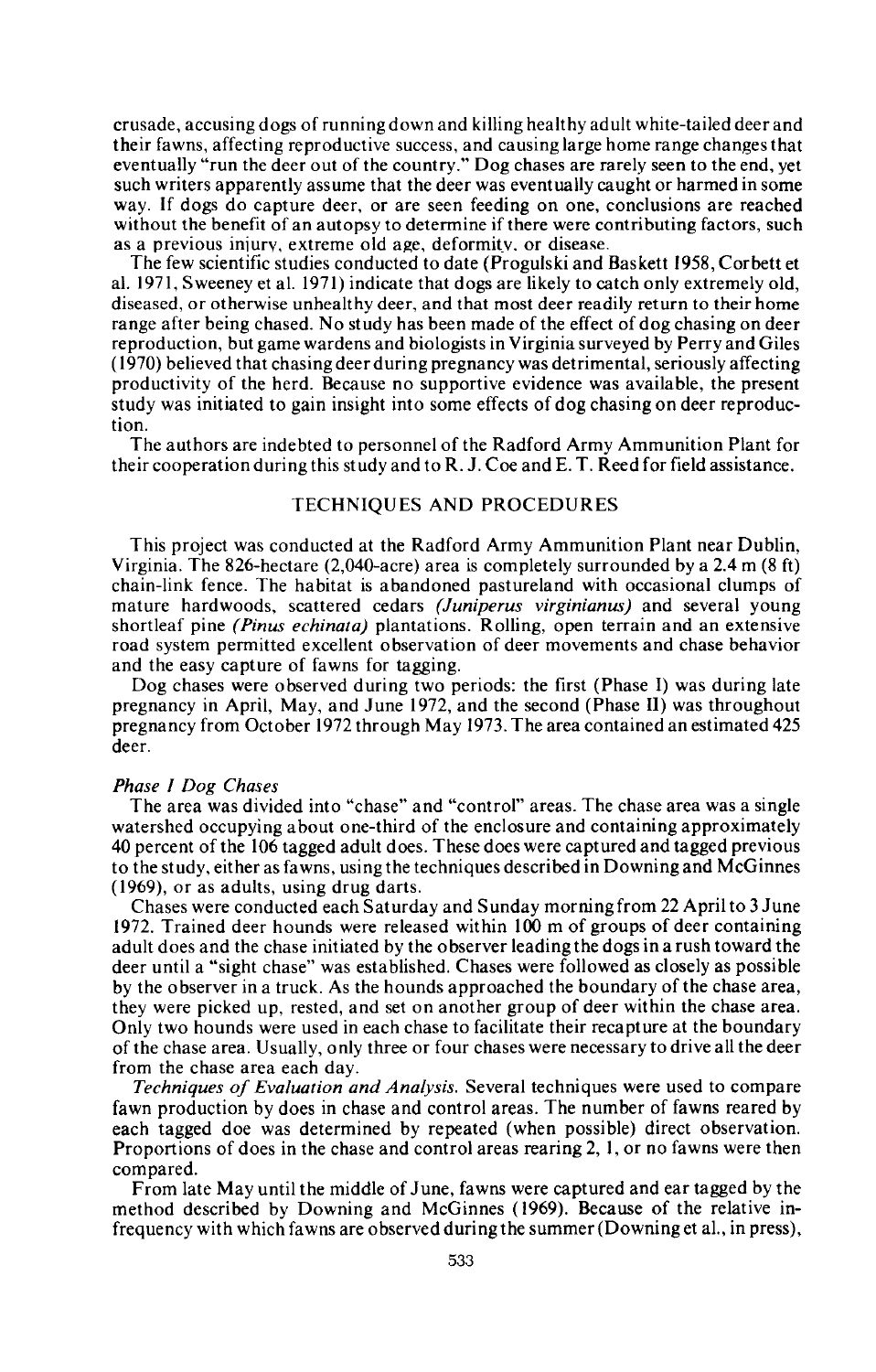counts of fawns and does to determine rearing success were not undertaken until 15 September. Eleven counts were then made along a route that covered the entire study area. The "direct" ratio of fawns per doe was obtained for both chase and control areas by summing numbers of does and fawns seen daily in each area. "Indirect" estimates of the total numbers of fawns and does in each area were obtained by the Lincoln Index formula using the ratios of tagged to untagged individuals seen each day.

We used two-tailed "t" tests to detect any significant difference between the two areas in tenns offawn production per doe, and the chi-square test to determine whether the proportion of tagged does which had two, one, or no fawns was different between the chase and control areas.

Locations of all tagged does and fawns were recorded whenever possible to detect home range changes caused by dog chasing. Home ranges of nearly all tagged does had been previously recorded (Downing and McGinnes, in press) and current locations were compared to these ranges.

Activities of all neighboring dogs <sup>0</sup> bserved in the area were noted to determine their effect on the herd.

*Phase II Dog Chases* and all the dogs at our disposal were used during this phase. Deer were chased with hounds twice each weedend from 21 October 1972 until late May 1973, except in late November and December when the hounds were returned to their owners for the 6 week deer season. Chasing resumed on 7 January 1973, this time with hounds and nonhounds that appeared capable of an effective chase. The four nonhounds used most often were a collie, a German shepherd, a mixed doberman, and a mixed setter obtained from a local pound. Thus, all deer in the study area were chased throughout pregnancy except during parts of the second and third months.

Dogs were allowed to run until an active chase was no longer being sustained. When deer escaped or were so far ahead of the dogs that they were no longer being forced to run, the dogs were picked up, rested, and set upon another group of deer. *Techniques of Evaluation and Analysis.* Techniques and analysis were similar to

those in Phase I, except that reproductive success in 1973 was evaluated by comparing it with estimates of fawn production for previous years.

## RESULTS

#### *Phase I*

Thirty chases were conducted the spring of 1972. Chase time varied from I to 30 minutes, and averaged **II** minutes per chase. The short duration of most chases resulted from stopping the hounds at the boundary ofthe control area. Chase distances ranged from 0.3 to 3.4 kilometers (0.2 to 2.1 miles), averaging 1.3 kilometers (0.8 mile) per chase.

Many deer in the chase area, hearing the barking of dogs, would flee immediately. Chased deer would join other deer while running, thus increasing group size. Almost every deer would be run out of the chase area each day after three or four releases of dogs.

*Other Dogs in the Study Area.* Neighboring dogs, observed in all parts of the study area, were never seen chasing deer. However, on 4 June, at 0615, two dogs were observed feeding on a 3-day old fawn that had been tagged just 12 hours before. A veterinarian's necropsy revealed that the fawn had died of a head wound, probably inflicted by the dogs. Neighborhood dogs were seen in the study area eight other times during the spring of 1972 but never chasing deer. Arsenal guards reported that chases sometimes occurred at night, which agrees with Scott and Causey's(1973) observation that feral dogs are more active at night. Nevertheless, Downing has observed only three chases by neighborhood dogs on the study area during 8 years of work, involving at least 2,000 hours of early morning and late afternoon observations. At least 700 hours of this work were during the fawning season, but the fawn described above was the only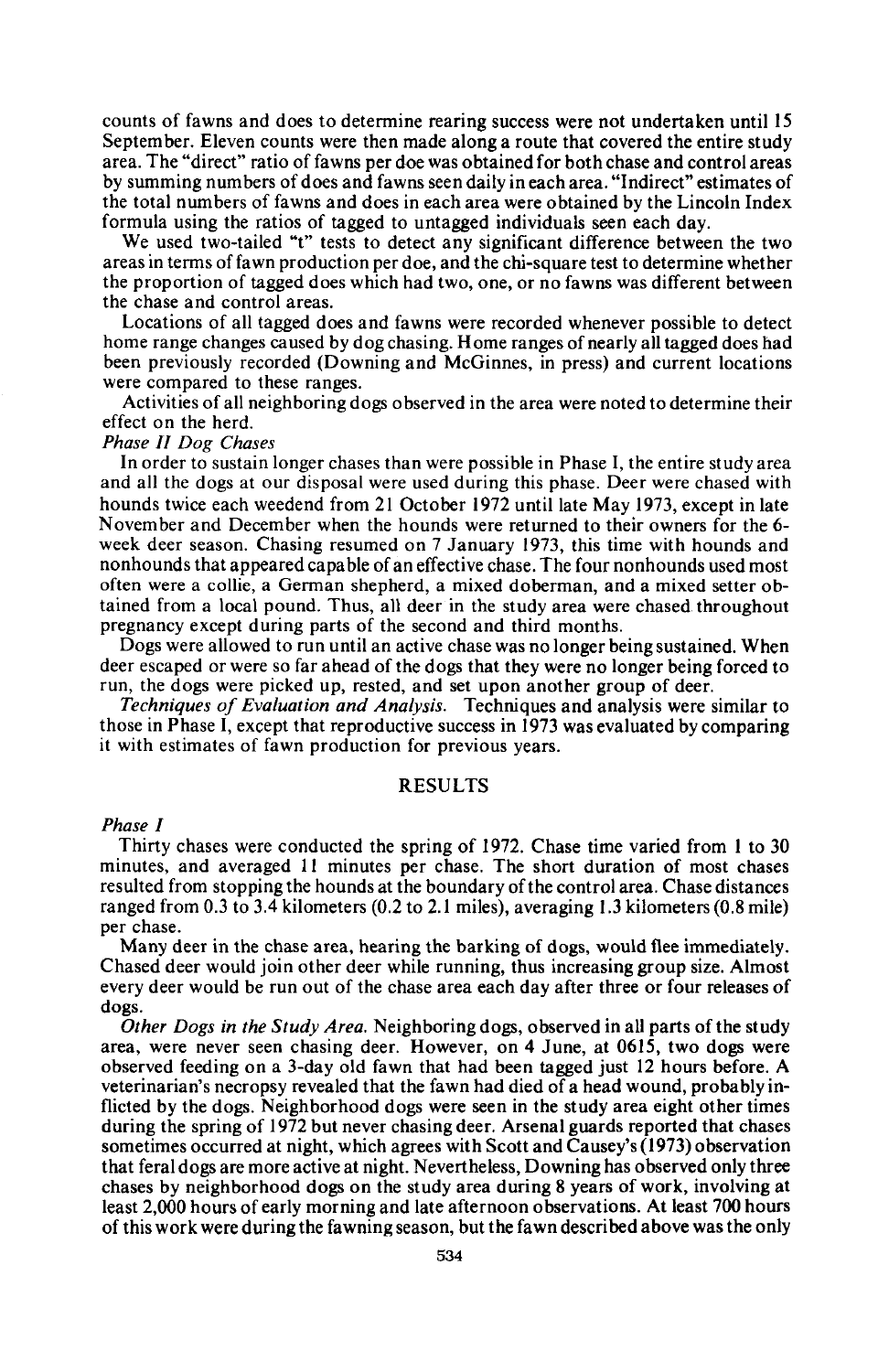one whose death could be definitely attributed to dogs. An additional fawn was reported by McGinnes and Downing (1969) as killed by dogs because dogs were feeding on it when discovered by Arsenal personnel. The fawn, however, was not examined by biologists.

In May 1972, a pregnant doe was observed chasing a mongrel dog to the top of a soil pile, keeping the dog there for several minutes. Apparently, protective maternal instincts caused such behavior. Robinette et al. (in press) reported similar behavior of mule deer *(Odocoileus hemionus)* toward coyotes *(Canis /atrans)* and other predators.

*Home Range Changes.* No permanent home range changes were noted as a result of dog chasing. Almost every deer was driven from its home range during each chase, but no deer was seen outside its home range more than 2 days later.

*Fawn Production per Doe.* In spite of the large numerical difference in Lincoln Index fawn/ doe ratios between areas (Table I), there was no significant difference at the 0.05 level. Production estimates in the control area were abnormally high, whereas those in the chase area were similar to previous years' data. The large numerical difference and the large confidence interval were both partially due to small samples. This measure must necessarily be regarded as inconclusive.

Table I. Comparison of fawn/ doe ratios and 95-percent confidence intervals in "chase" and "control" areas, based on "indirect" ratios using the Lincoln Index and "direct" ratios determined by summing field observations. Phase I, 1972.

| Area                    | "Indirect"<br>Fawns/Doe<br>(Lincoln Index) | "Direct"<br>Fawns/Doe |
|-------------------------|--------------------------------------------|-----------------------|
| "Chase"                 | $0.59 + 0.19$                              | $0.68 + 0.13$         |
| "Control"               | $0.75 + 0.37$                              | $0.61 + 0.08$         |
| <b>Entire Enclosure</b> | $0.65 + 0.15$                              | $0.63 + 0.10$         |

Direct counts of does and fawns (Table 1), were also not significantly different between areas. In fact, the direct ratio of fawns per doe was numerically higher in the chase than in the control area. A  $X^2$  test indicated that there was no significant difference between the two areas in the proportion of tagged does which reared fawns (Table 2).

Table 2. Fawn production by tagged adult does during the 1972 season at Radford Army Ammunition Plant, Dublin, Virginia.

|                | <b>Adult Does Producing</b> |     |       |                                     |    |     |             |                                            |
|----------------|-----------------------------|-----|-------|-------------------------------------|----|-----|-------------|--------------------------------------------|
|                |                             |     |       |                                     |    |     |             | Two Fawns One Fawn No Fawns Total Fawn/Doe |
| Dogs           |                             |     |       | No. Percent No. Percent No. Percent |    |     | <b>Does</b> | Ratio                                      |
| "Chase" Area   |                             | -23 | -11 - | -50                                 | 6. | -27 | -22         | 0.95                                       |
| "Control" Area |                             | 17  | 24    | 59                                  | 10 | 24  | 41          | 0.93                                       |

### *Phase II*

Chase characteristics were similar to those in Phase I, with dogs switching trails and splitting up, often following several groups of deer during an extended chase. But because there was no need to pick up the dogs until they became tired or hopelessly outdistanced, chase times were longer than in Phase I, and many chases extended over 30 minutes and some for an hour or more.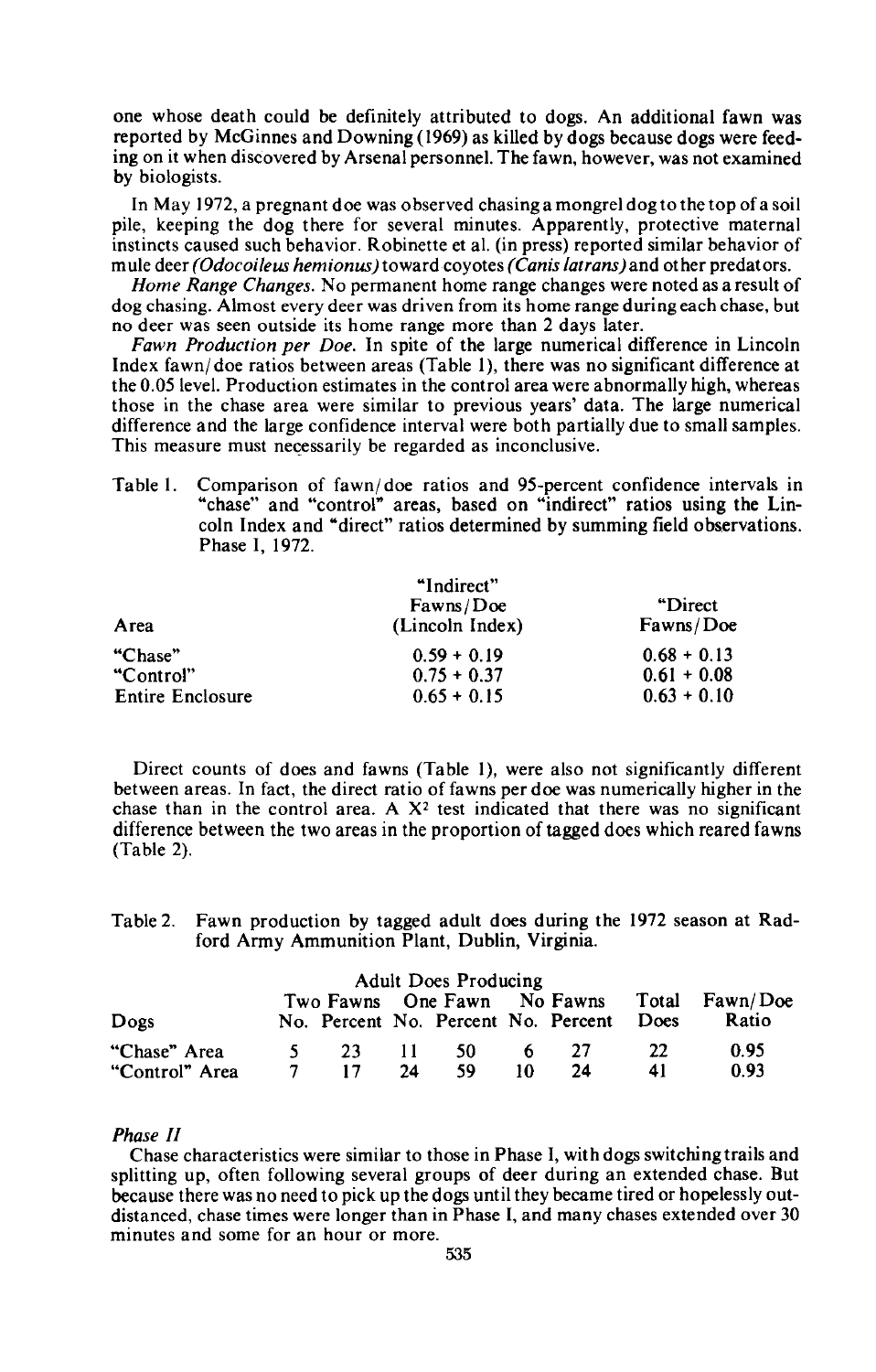Because of the openness of the terrain and the excellent road system, many of the chases during Phase II were visually observed in their entirety. The dogs appeared to tire much more quickly than the deer and did not pursue them fast enough to cause much exertion after the first 5 to 10 minutes of the chase. Because most chases ofindividual deer were of at least this duration, the stress on individual deer was apparently as great as would be experienced with less dense herds. And because deer often formed into large groups, many more deer were chased than would be possible in less densely populated areas. An average day's chase moved more than 100 deer.

On 28 January 1973, a tagged piebald fawn, which moved in a sidewise manner due to his short legs and enlarged, crooked joints and feet, was caught by the dogs when it ran only 80 yards and stopped. There were two other instances of deer being closely approached by the dogs when the deer ran against the fence, but each time the deer escaped without apparent injury. Unfortunately, there was no snow during chases, and the effect of this factor could not be evaluated.

*Other Dogs in the Study Area.* Other dogs were frequently seen in the study area during this phase, but as in Phase I, the dogs were at no time seen chasing deer. In three instances, deer ran from the dogs, but the dogs did not give chase.

*Home Range Changes.* As in Phase I, no permanent home range changes were observed for any tagged doe as a result of dog chasing. Temporary changes were noticed for six tagged does, but they all returned to their original home ranges within a few days. However, it was noted that an unusually low percentage of the total fawns were tagged in the chase area during both years of the study (Table 3). Reasons for this apparent conflict with other findings are unknown, since capturing efforts in the chase area were equal to those of other years. Even though the entire area was used for chasing during Phase II, many of the chases were originated in the chase area, making the disturbance there greater than in the remainder of the area. Does possibly moved to the more inaccessible parts of their home range to give birth or made more effort to conceal fawns following the disturbance.

| Year | <b>Total Number</b><br>Tagged | Number Tagged in<br>Chase Area | Percent<br>of Total |
|------|-------------------------------|--------------------------------|---------------------|
| 1965 | 23                            | 9                              | 39                  |
| 1966 | 60                            | 19                             | 32                  |
| 1967 | 51                            | 20                             | 39                  |
| 1968 | 43                            | 17                             | 40                  |
| 1969 | 81                            | 35                             | 43                  |
| 1970 | 51                            | 17                             | 33                  |
| 1971 | 43                            | 16                             | 37                  |
| 1972 | 42                            | 10                             | 24                  |
| 1973 | 65                            | 14                             | 22                  |
| 1974 | 30                            | 13                             | 43                  |

| Table 3. Numbers and percent of fawns tagged in the "chase" area in relation |  |  |  |  |
|------------------------------------------------------------------------------|--|--|--|--|
| to total numbers tagged, 1965-1974, Radford Army Ammunition Plant.           |  |  |  |  |

*Fawn Production per Doe.* No significant difference was found between estimates of fawns per doe made during 1973 and those of any previous year (Table 4).

Calculations of the number of tagged fawns surviving until September (Table 5) reveal that survival rate was slightly lower than usual in 1973. However, this was offset by what appears to have been the largest group of fawns ever born in the enclosure, so that the surviving crop was equal in number to the largest crop previously recorded.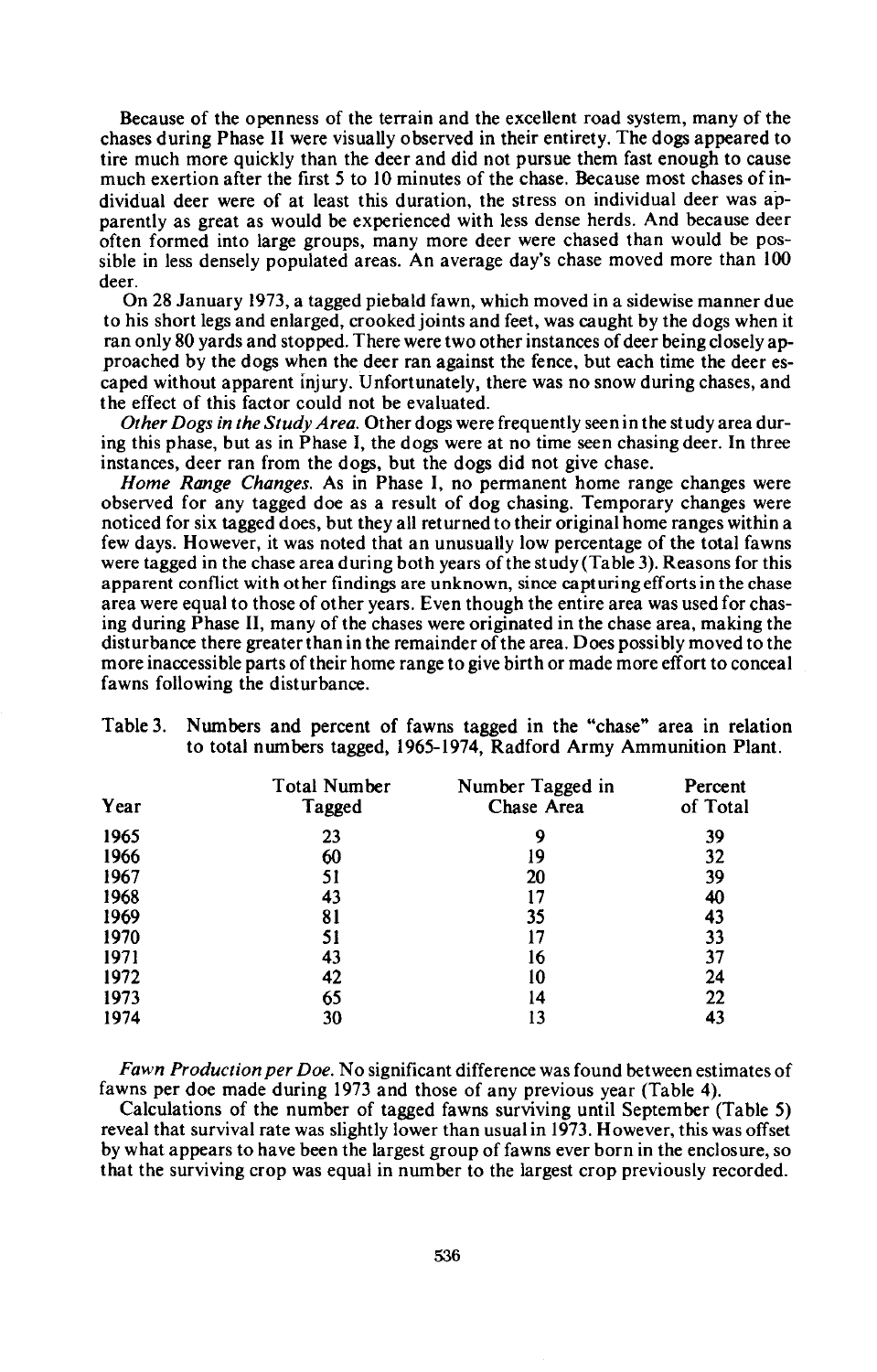| Table 4. Comparison of fawn/doe ratios and 95-percent confidence intervals |  |  |  |
|----------------------------------------------------------------------------|--|--|--|
| during 1973 with previous estimates. Data based on Lincoln Index and       |  |  |  |
| direct field observations.                                                 |  |  |  |

| Year | Fawns/Doe<br>(Lincoln Index Populations) | Fawns/Doe<br>(Direct Observations)a |
|------|------------------------------------------|-------------------------------------|
| 1967 | $0.42 + 0.26$                            | $0.61 + 0.11$                       |
| 1968 |                                          | $0.59 + 0.09$                       |
| 1969 |                                          | $0.64 + 0.10$                       |
| 1970 | $0.58 + 0.11$                            | $0.62 + 0.12$                       |
| 1971 | $0.59 + 0.11$                            | $0.55 + 0.07$                       |
| 1972 | $0.65 + 0.15$                            | $0.73 + 0.12$                       |
| 1973 | $0.56 + 0.10$                            | $0.61 + 0.06$                       |

aTo make both ratios comparable, direct field observation ratios were adjusted to correct for the unequal observability **of fawns and does measured in other years (Downing et aI., in press).**

Table 5. Estimates of total fawn production based on the known survival of tagged fawns and Lincoln Index estimates of the number of fawns surviving to September.

| Year | Lincoln Index Estimate<br>of September<br>Fawn Crop | Tagged Fawns Surviving Fawn Production<br>(Percent) | <b>Estimated Total</b><br>(June) |
|------|-----------------------------------------------------|-----------------------------------------------------|----------------------------------|
| 1967 | 88                                                  | 78.4                                                | 112                              |
| 1968 | 132                                                 | 93.0                                                | 142                              |
| 1969 | 130                                                 | 90.1                                                | 144                              |
| 1970 | 118                                                 | 92.2                                                | 128                              |
| 1971 | 116                                                 | 86.0                                                | 135                              |
| 1972 | 120                                                 | 85.4                                                | 140                              |
| 1973 | 133                                                 | 80.0                                                | 166                              |

#### DISCUSSION

## *Home Range Changes*

No permanent home range changes caused by dog chasing were observed during this study. Chased deer left their home ranges, but returned in a short time. In fact, the temporary movements were similar to those reported for other types of disturbance (Downing and McGinnes, in press) and for other recorded dog chases (Corbett et al. 1971, and Sweeney et al. 1971). Permanent home range changes were not expected in this study because the enclosure fence prevented long-distance chases and probably contributed to easier homing. The slightly smaller number of young fawns captured for tagging in the more intensively chased area suggests that the does which lived there somehow concealed their fawns more effectively.

## *Effects of Dogs on Deer Reproduction*

Chases during this study were as frequent and as intense as we could make them. During Phase I, almost every deer was run out of the chase area twice each week. During Phase II, every doe probably was run at least once a month, and many more were run more than twice a month. An average chase day would move over 100 deer, most of them adult does and yearlings. Nevertheless, dog chasing had no measurable effect on the productivity of this herd. Most chases were not sustained because of the density of the herd, but the dogs tired and slowed so quickly that the stress probably would not have been appreciably greater if longer chases had been possible.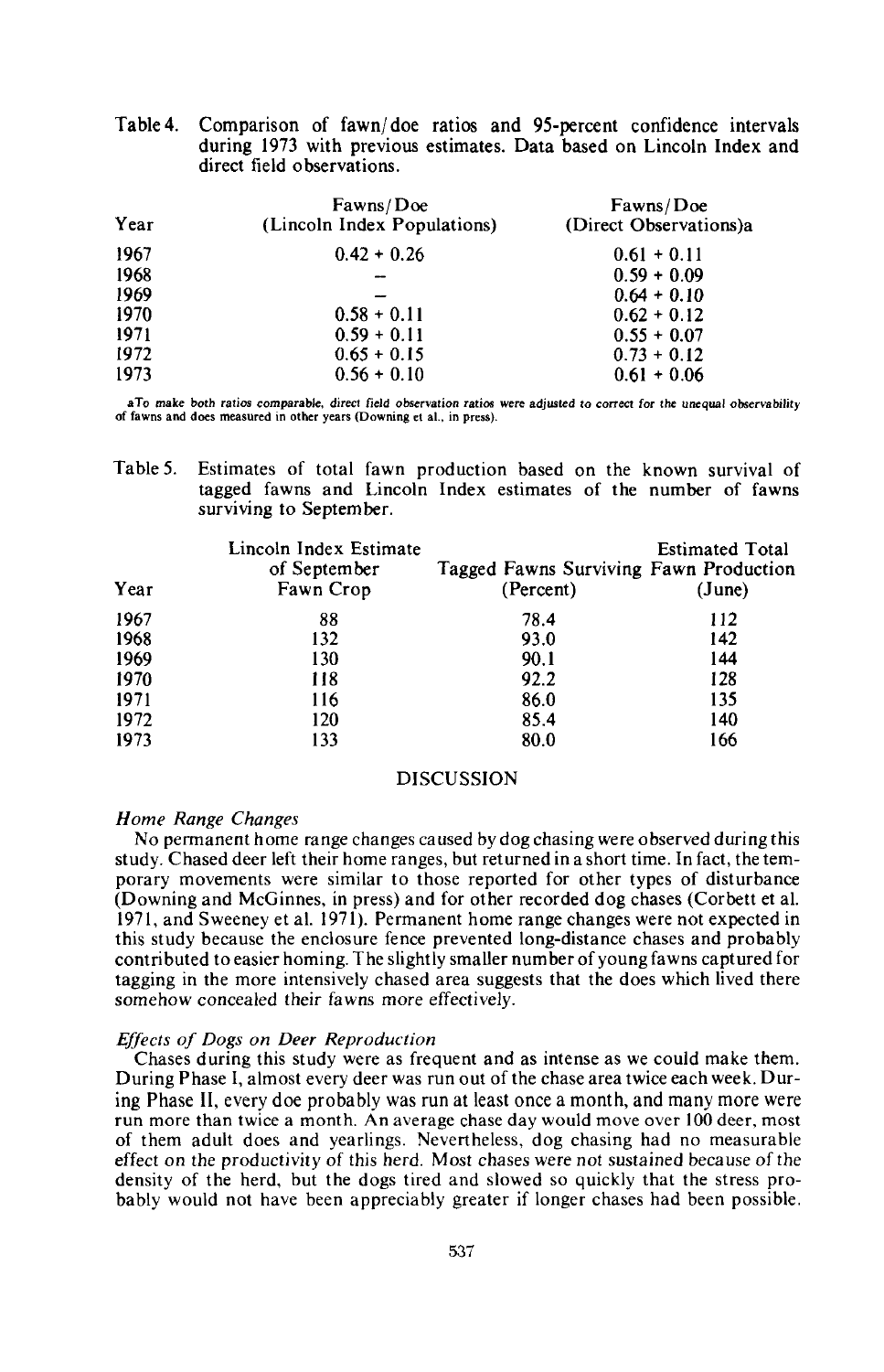This conclusion may not apply to hunting situations where several different packs of fresh dogs may be used on the same deer in rapid succession.

A review of the literature on the causes of reproductive failure in farm animals (Ulberg and Burfening 1967) indicates that elevated temperatures, especially immediately following conception, can cause embryo mortality and fetal dwarfing. Temperature elevation caused by dog chasing in the present study is unknown. However, deer always accepted these chases in a relaxed manner, stopping frequently to observe the dogs, and never appeared to be under much stress.

In October 1966, Downing measured rectal temperatures of 12 deer killed while being chased by hunting dogs at Aiken, South Carolina, and found 4 that had temperatures of 42°C (107° F) and above. Yet, Urbston (pers. comm.) has been unable to show a significant reduction in reproduction or a shift in breeding periods as a result of those hunts. It may never be possible to measure the effect on wild herds because individual deer are chased infrequently and because the critical period in the reproductive cycle (of farm animals, at least) appears to be short. Laboratory studies may be necessary to determine if the reproduction of individual deer can be affected by elevated body temperature.

An often expressed concern is that young fawns are easy prey for free-hunting dogs. Dogs used during fawn tagging at Radford Arsenal usually could not scent fawns which were less than 3 days old and usually could not capture fawns more than 2 weeks old. Between these ages, fawns could be scented and were easily caught. However, during this period the fawn is likely to stay hidden rather than run with the mother. The mother seems to encourage the dog to chase her, leaving the fawns in hiding. The fact that we observed no chases of adult deer by neighborhood dogs may indicate that the dogs had learned the futility of such activity. If individual dogs learn not to chase adults, they may have a better chance of finding concealed fawns. Coyotes have apparently learned to find young fawns inTexas(Cook et al. 1971), so perhaps some dogs also learn to find fawns effectively. The fact that survival of tagged fawns at Radford Arsenal often exceeds 90 percent (Table 5) is ample evidence that dogs destroy few fawns in this study area.

We are unable to explain the relatively poor survival of fawns (80 percent) in 1973 (Table 5). However, this poor survival was apparently offset by an exceptionally large fawn crop. Perhaps there were more fawns born than the does were able to feed, thus the larger fawn crop itself contributed to the poorer survival.

## **CONCLUSIONS**

This study dealt only with the effects of dogs on an enclosed, densely populated deer herd where sustained chases could not be maintained. However, because the dogs seemed no match for the deer in either speed or endurance, it is doubtful that these results would have been different at lower densities. Dogs probably cannot catch deer unless the deer are in poor physical condition as a result of disease, old age, injury, or deformity, such as the piebald fawn which the dogs captured. In this instance, dogs probably benefited the herd by removing a genetically inferior individual.

Although dogs can catch young fawns, the problem is not serious because of the protective behavior of the doe and the low probability of dogs finding unattended fawns.

Home range of the white-tailed deer is not often permanently changed by disturbance. This and several previous studiesindicate that the disturbance caused by dog chasing is not an exception. Dog chases cause temporary changes in the deers' locations, but once conditions return to normal, deer soon return to their home range.

Fawn production was not significantly affected by dog chases during this study. Deer were chased throughout gestation without measurable adverse effect. Further research under laboratory conditions seems justified because chasing has been demonstrated to elevate body temperature in deer and because elevated body